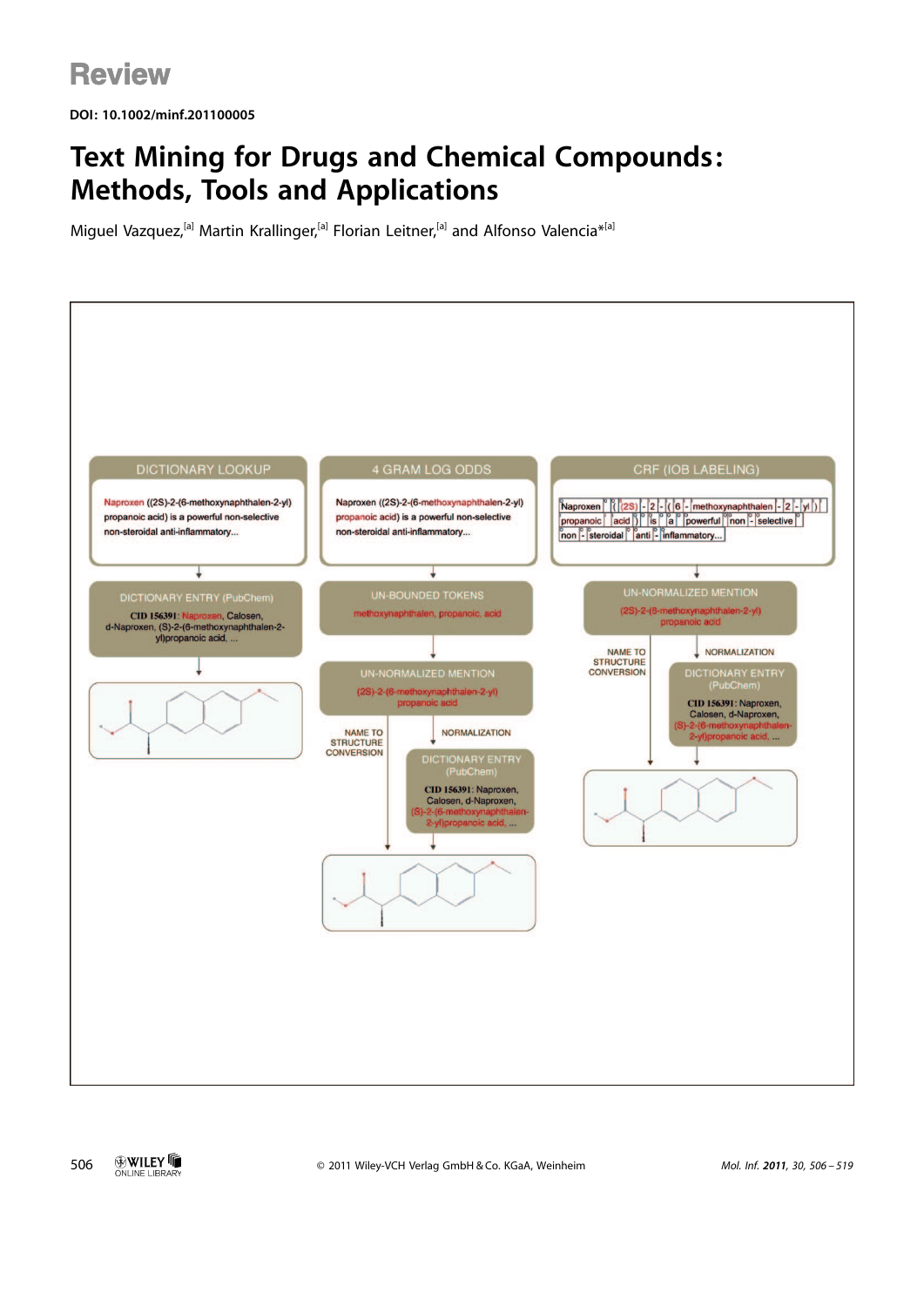Abstract: Providing prior knowledge about biological properties of chemicals, such as kinetic values, protein targets, or toxic effects, can facilitate many aspects of drug development. Chemical information is rapidly accumulating in all sorts of free text documents like patents, industry reports, or scientific articles, which has motivated the development of specifically tailored text mining applications. Despite the potential gains, chemical text mining still faces significant challenges. One of the most salient is the recognition of chemical entities mentioned in text. To help practitioners contribute to this area, a good portion of this review is devoted to this issue, and presents the basic concepts and

principles underlying the main strategies. The technical details are introduced and accompanied by relevant bibliographic references. Other tasks discussed are retrieving relevant articles, identifying relationships between chemicals and other entities, or determining the chemical structures of chemicals mentioned in text. This review also introduces a number of published applications that can be used to build pipelines in topics like drug side effects, toxicity, and protein-disease-compound network analysis. We conclude the review with an outlook on how we expect the field to evolve, discussing its possibilities and its current limitations.

Keywords: Text mining · Named entity recognition · Information extraction · Chemical compounds · Drugs

### 1 Introduction

Modern drug research integrates information from very heterogeneous research areas such as chemistry, toxicology, molecular biology or physiology. The explosion of data in these diverse fields poses a great opportunity and a formidable challenge. Bioinformatics and Cheminformatics are the disciplines in charge of producing the necessary computational resources and databases on which the entire research pipeline is based on. Databases hold structured information about entities such as drugs, proteins/genes and diseases, together with the description of their relationships, and the experimental information that supports them; their organized structure makes them easy to query and facilitates the computational analysis of the results. However, compiling information in databases, a process usually requiring manual extraction directly from scientific publications, reports, or patent files, is significantly limited due to the cost and effort it requires; and it is obvious that these difficulties will only increase as the amount of scientific publications continues to rapidly grow. It is difficult to imagine that in a reasonably near future all relevant information will be contained within a database. Even if it would be possible to have all the basic facts recorded in databases, scientists will still constantly need to retrieve the essential details that complement those basic facts; for example, the specific experimental conditions in which a given protein-drug interaction was detected. Therefore, Information Retrieval will remain a requirement for expert users, hopefully assisted by text mining tools. Furthermore, beyond the exposition of facts, publications and reports contain additional information about the interpretation of the experiments and elaborate reasoning about the combined analysis of results; the results of the intellectual work are even more difficult to capture and reproduce in structured repositories, and remain a challenge for information extraction systems. This complete scenario in the interface between textual sources and databases is the central motivation behind the development of text mining applications. The focus of this article is on applications to identify drugs

and chemical compounds in text and characterize their biomedical context.[1]

In the domain of drug development, the extraction of information on drugs and compounds is commonly done in an effort to establish relationships with other entities, in particular proteins/genes and disease/symptoms. Relationships extracted from text mining could constitute valuable information that directly aids the interpretation of the biological context and the understanding of the underlying molecular mechanisms. Furthermore, in the very inter-related molecular systems, relationships are often essential even for the interpretation of the properties of the individual components. Extracting relationships between entities from text is typically approached as a two-step process: (1) detecting the mentions to the entities in text, and (2) inferring their relationships based on their distribution in the documents.

The initial step towards identifying the mentions to entities in text, known in text-mining as Named Entity Recognition (NER), is fundamental, and it largely determines the success of the applications that use it. NER is complicated by the many ways in which these entities may be mentioned and by the complexity of human language. A number of lexical resources have been developed to capture the different ways in which an entity can appear mentioned in text. Such resources are already effectively used by text mining applications in the molecular biology domain for the detection of protein/gene names. Examples of applications using NER are the discovery of cancer-associated genes,  $[2, 3]$  the extraction of physical protein interactions<sup>[4]</sup> or the semi-automatic construction of specialized data repositories.<sup>[5]</sup>

<sup>[</sup>a] M. Vazquez, M. Krallinger, F. Leitner, A. Valencia Centro Nacional de Investigaciones Oncológicas Biología Computacional y Estructural, Madrid, Spain \*e-mail: valencia@cnio.es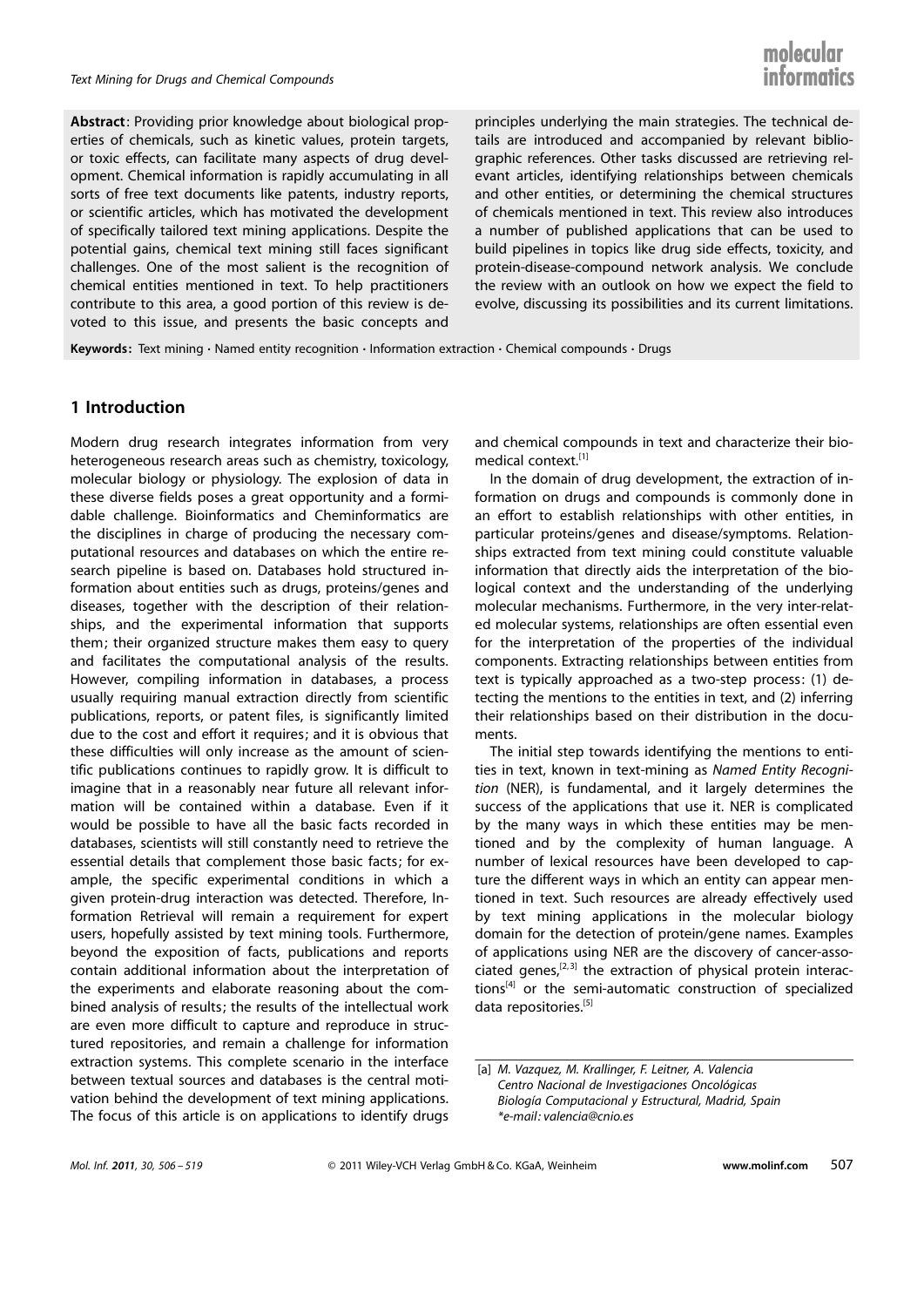It is fair to say that part of the success of the lexical resources in the molecular biology domain is related with their ready availability, Equivalent resources for chemical compounds, however, tend to be more restricted, and in many cases released under a commercial licence, which partly explains why the recognition of drugs and chemical compounds has received less attention than the recognition of entities such as genes and proteins.<sup>[6]</sup> This trend has began to change with the recent appearance of free and openly accessible chemical databases such as PubChem<sup>[7]</sup> and Drugbank,<sup>[8]</sup> which, together with the pressing need for non-commercial literature mining systems operating in the chemical/drug field, has promoted numerous efforts

Miguel Vazquez holds a post-doctoral position at the Structural Biology and Biocomputing group of the Spanish National Cancer Research Center (CNIO); after completing a PhD on bioinformatics at a computer science department of the Universidad Complutense de Madrid, where he worked as a teaching assistant for five years. He has done stays at Minnesota, Barcelona, and Austin. In Austin he first learned about text mining about 10



years ago, and it has been one of his main research interests ever since.

Martin Krallinger is currently working at the Structural Biology and Biocomputing group of the Spanish National Cancer Research Center (CNIO). He is completing his Ph.D. under Alfonso Valencia specializing in biomedical text mining. He has served as co-organizer of the Second BioCreAtIvE Challenge Workshop and also for the Workshop on Text Mining for the BioCuration Workflow at the 3rd International Biocuration conference.



over the last few years. Given its critical importance, this review will attempt to cover in detail the efforts towards developing NER in the chemical domain. The discussion will also extend to other entities relevant to drugs and chemical compounds, such as genes and proteins, adverse events, diseases or particular numeric values.

The step following name recognition in a text-mining application is usually the identification of relationships between entities; a common task in what is known as Information Extraction. In this article we first describe the main technical approaches, including those based on machine learning and Natural Language Processing (NLP). Further on we critically discuss some relevant current implementa-

Florian Leitner is completing his PhD at the Spanish National Cancer Research (CNIO) in Spain with Alfonso Valencia, specializing on text mining. He completed his Masters in Molecular Biology, working on Computational and Structural Biology, with Frank Eisenhaber at the IMP in Vienna, Austria. He previously worked for Rebecca Wade at the EML in Heidelberg, Germany, and for Markus Jaritz at the Novartis Research Campus in Vienna.



Alfonso Valencia is Director of the Program in Structural Biology and Biocomputation at CNIO (the Spanish National Cancer Research Center). He received formal training in population genetics and biophysics from the Universidad Complutense de Madrid and was awarded his PhD in 1988 from the Universidad Autónoma de Madrid. From 1989–1994 he was a Postdoctoral Fellow at the laboratory of C. Sander at the European Molecular Biology Laboratory (EMBL), Heidelberg,



Germany. In 1994 Alfonso Valencia set up the Protein Design Group at the Centro Nacional de Biotecnología, Consejo Superior de Investigaciones Cientficas (CSIC) in Madrid where he was appointed as Research Professor in 2005. He is a member of European Molecular Biology Organization, founder, former Vice President and current member of the board of directors of the International Society for Computational Biology. He is a founding organizer of the annual European Computational Biology Conferences and serves on the Scientific Advisory Board of the Swiss Institute for Bioinformatics and Biozentrum, U. Basel, as well as the Steering Committee of the European Science Foundation Programme on Functional Genomics (2006–2011) and of the ELIXIR EU infrastructure in Bioinformatics initiative. Prof. Valencia is co-organizer of the BioCreative challenges, co-executive editor of Bioinformatics, serves on the Editorial Board of EMBO Reports, and is Director of the Spanish National Bioinformatics Institute (INB), a platform of the Spanish Health Institute (ISCIII).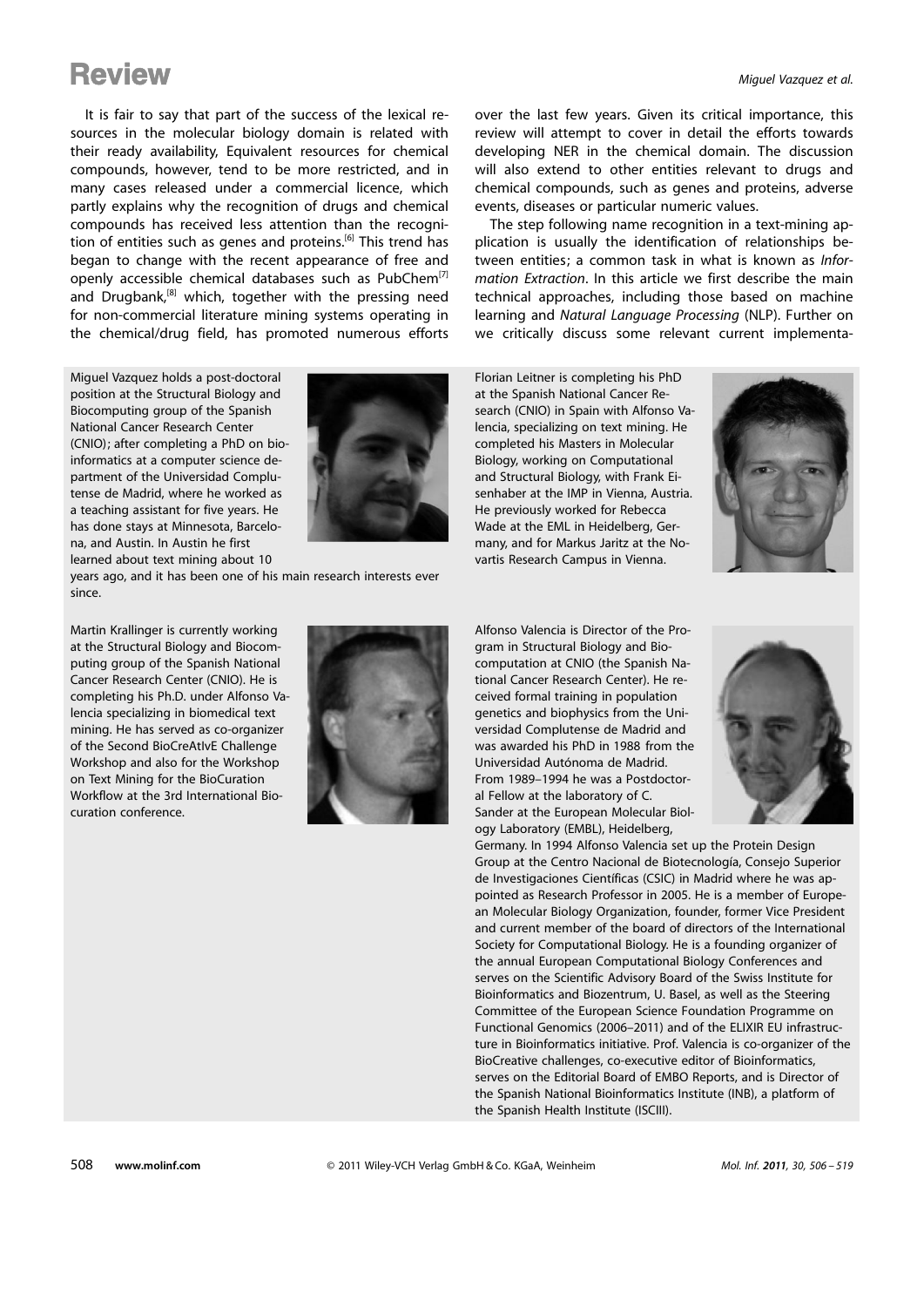tions, their possibilities and limitations. Finally, in the outlook section, we present some of the more promising trends and future developments in the application of text mining to the chemical and pharmaceutical domain.

### 2 Named Entity Recognition (NER): a Close Look Into Drugs and Chemical Compound Mentions

#### 2.1 The Many Names of a Drug

Chemicals may be referenced in documents in several ways: using systematic nomenclatures, common or trade names, database identifiers, InChI strings or even raster images. Different types of names or references have different word morphologies (characteristic features in how these names are formed). Chemical name morphology directly affects how we approach the task of finding chemicals mentioned in text, and even enables determination of their structure. Thus, an overview on the chemical nomenclatures will help our discussion.

#### 2.1.1 Systematic Nomenclatures

Systematic nomenclatures follow precise rules on how these names are formed (grammars) that describe the compound in terms of its structure. These grammars, when strictly followed, should allow unambiguous determination of the chemical structure from their systematic names. The International Union of Pure and Applied Chemistry (IUPAC) (http://www.iupac.org/)<sup>[9]</sup> has been in charge of maintaining the rules of chemical nomenclature since 1892, although there are other guidelines such as the Chemical Service (CAS) (http://www.cas.org/)<sup>[10]</sup> index names. Note that, even though names should un-ambiguously determine the structures, the IUPAC guidelines allow for some variability on how names are formed, so several different correct names may describe the same structure.<sup>[11]</sup> This fact coupled with the variability derived from orthographic and spelling variations, complicates the practical use of the grammars.[12] Fortunately, the chemical name grammar shows strong regularities. The basic building blocks of chemical names, known as the basic name segments (or terminal symbols in grammar jargon), are very distinct from normal English. Take for example "benzo" or "methyl": any token in text containing such substrings is in great likelihood referring to a chemical entity.

#### 2.1.2 Non-Systematic Nomenclatures

Systematic nomenclatures are cumbersome to read and write so common names or abbreviations are frequently used instead. For example, the term "Aspirin" if often favored over the IUPAC name "2-acetyloxybenzoic acid". These common or trivial names are catalogued and linked to their structure in resources such as PubChem. This is also the case of drug names. Some of the common names may still show regularities, e.g., drug names following the WHOINN dictionary of stems for non-proprietary names. But these naming conventions tend not to be as rigorous as the systematic nomenclatures, and thus do not allow reliable identification of the chemical structures from their grammars. It is however possible to match common names against dictionaries of names, whereas systematic names are hard to catalogue comprehensively into a dictionary due to their variability.

In some cases, names are constructed with a mixture of systematic and non-systematic portions, for example "2-hydroxy-toluene" and "2-methyl-phenol" are semi-systematic variants for "1-hydroxy-2-methyl-benzene". Even if semi-systematic names present some morphological regularity similar to fully systematic names, they are difficult to translate to the corresponding structures.

To get an estimate of the relative use of the different types of mentions, Kolárik et al.<sup>[13]</sup> examined a manually annotated collection or corpus of 100 MEDLINE abstracts. Out of the 1206 mentions found in these abstracts, 391 are IUPAC and IUPAC-like (systematic and semi-systematic) names, while 414 are common names, 161 are abbreviations, and the rest are parts of IUPAC names (49), chemical family names (99) and other formulas and 49 unambiguous representations (including sum formulas, SMILES, InChI). Note, however, that the distribution of names in abstracts may be very different from the distribution in the full text of the articles or other types of documents such as patents. In fact, another study, that in this case uses automated approach, compares the distribution of different names in abstracts, full text and patents, suggesting a much larger prevalence of IUPAC names in patents than in MEDLINE entries.[14]

#### 2.2 Methods to Detect Chemical Compound Mentions

Currently, many of the academic text mining applications focus in the identification of common names, such as names of marketed drugs, using simple approaches like dictionary matching (see below). Less frequent is finding systematic names, which often require more involved approaches than simple dictionary matching. However, current research in chemical NER is now increasingly placing emphasis precisely on these systematic nomenclatures. The field is still at an early stage, and thus the number of free open-source solutions is rather limited.

We classify NER approaches in three categories: dictionary based, morphology based, and context based. Some of the methods presented have been used before for the identification of mentions to other types of entities; in particular genes and proteins, for which there is a significant body of work. The characteristics of chemical names, however, require particular adaptations to these methods, especially names following systematic nomenclatures, typically long multiword terms with large spelling variability and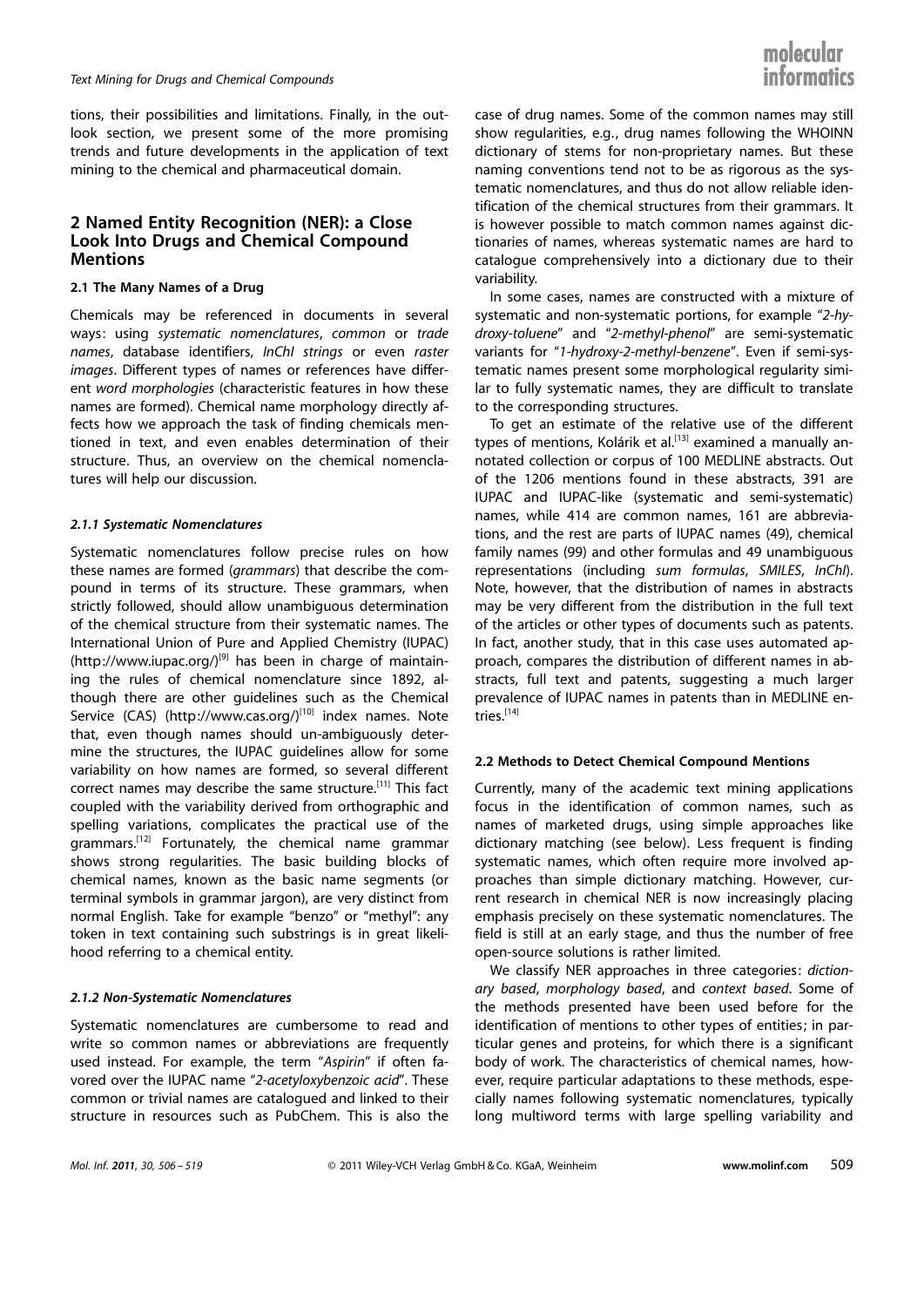subject to frequent misuse, truncation or misspecification. In fact, the length of the chemical name can vary greatly: from short acronyms to long multiword expressions spanning over several lines. These problems are only aggravated by the lack of representative publicly available and manually labeled compound mentions that could be used for training and evaluating systems.

The following section will describe the different approaches to chemical NER and discuss their most important issues.

#### 2.2.1 Matching Text to Dictionary Entries

We use the term "dictionary matching" to refer to a family of techniques that find mentions in text by comparing it with a dictionary, or catalogue, of known names. The process of identifying the dictionary names in text is called matching or lookup. Implementing a dictionary matching technique consists in producing a good quality dictionary and implementing a matching method.

Devising a dictionary that is both good and comprehensive is perhaps the most critical aspect. Dictionaries can be manually generated, but in most cases they are generated automatically from resources such as public chemical databases or thesauri (lists of words grouped together by similarity of meaning, e.g., synonyms) like the Unified Medical Language System (UMLS).<sup>[15]</sup> Different resources mav contain different entries; some are centered on drugs, others on general chemical compounds.[16] It is also a common practice to build dictionaries by merging several resources.

There are several issues related to working with dictionaries, not least of which is the practical problem of their size, specially when including systematic chemical names in addition to drug and trivial names. These dictionaries can reach several million entries, one or two orders of magnitude larger that the typical dictionary used to capture gene names. For instance, the jochem joint chemical dictionary (http://www.biosemantics.org/index.php?page=Jochem)

contains close to 2 million synonyms, while the number for a typical gene name dictionary would be in the tens of thousands. Additionally, dictionaries may require extensive manual curation to maintain them and to remove redundant entries, e.g. names corresponding to common words or other problematic entries. In many cases heuristics and statistical properties are used to assist the curation process.<sup>[17,18]</sup> Dictionaries are effective in identifying names when these are correctly written; otherwise, it is necessary to enhance them by including the potential spelling and orthographic variations. Another option is to use Regular Expressions instead of exact string matching to capture the variability directly in the matching process. Another possibility to deal with the variability in chemical names is to use string comparison metrics such as edit distances like the Levenshtein distance,<sup>[19]</sup> a procedure that calculates the similarity of two character sequences by counting the number of characters that need to be changed in one sequence to transform it into the other. This metrics can determine that the mention '8-(p-sulphophenyl)theophylline' found in text and the dictionary entry '8-(p-sulfophenyl)theophylline' differ only in the character 'f' been written as 'ph', and thus, conclude that both may actually be equivalent. Implementing a matching strategy using the Levenshtein distance, for instance, may be computationally infeasible for a large dictionary, since each dictionary entry needs to be compared with all possible substrings of the text. It may, however, prove useful for exhaustive detection of just one or a few particular compounds. Furthermore, heuristics can be used to improve its performance; for example by first trying to find chemical-like tokens in the text, such as 'theophylline' in our previous example (see Section 2.2.2 for a discussion on different strategies on how to do this), and restrict the matching to only dictionary entries containing those tokens and to just the immediate context of the token in text.

Dictionaries are available for different types of entities. Pharmspresso<sup>[20]</sup> or PolySearch<sup>[21]</sup> compile dictionaries for many different entities which can be downloaded from their respective online sites. The entities they support vary, but both include drugs, genes/proteins and diseases. Another notable dictionary for drugs and chemical compounds is the Jochem dictionary,  $[16]$  which is automatically produced by merging several lexical resources such as UMLS, ChEBI, MeSH terms, PubChem or DrugBank. A corpus of 100 annotated MEDLINE abstracts was used to evaluate the performance of each of the different sources used in Jochem dictionary.<sup>[13]</sup> This evaluation also includes another freely available dictionary based on ChEBI and used in the open-source named chemical recognitions system OSCAR3.[22] This system implements several named chemical recognition strategies, including one using dictionary matching. In recent work the Jochem dictionary was compared to the manually curated ChemSpider dictionary.<sup>[23]</sup> The results of this study suggest that ChemSpider has fewer but higher quality entries resulting in better precision but lower recall (coverage) than Jochem.

#### 2.2.2 Exploiting Morphological Regularities of Systematic Names

Systematic nomenclatures are in fact, as described earlier, grammars that use a finite set of terminal symbols which roughly correspond to the chemical name segments (e.g. "benzo" and "methyl"). Note that basic name segments may span over several grammar terminal symbols, such as the term 'tetraphenylene', where the terminal symbols may include 'tetra', 'phenyl', and 'ene'. Most of these name segments are very characteristic of chemical names. These sequences of characters have a higher probability of appearing inside a chemical name than inside background English words, thus improving our chances of detecting them. Several approaches use a dictionary of chemical name segments and try to find them in text. This dictionary can be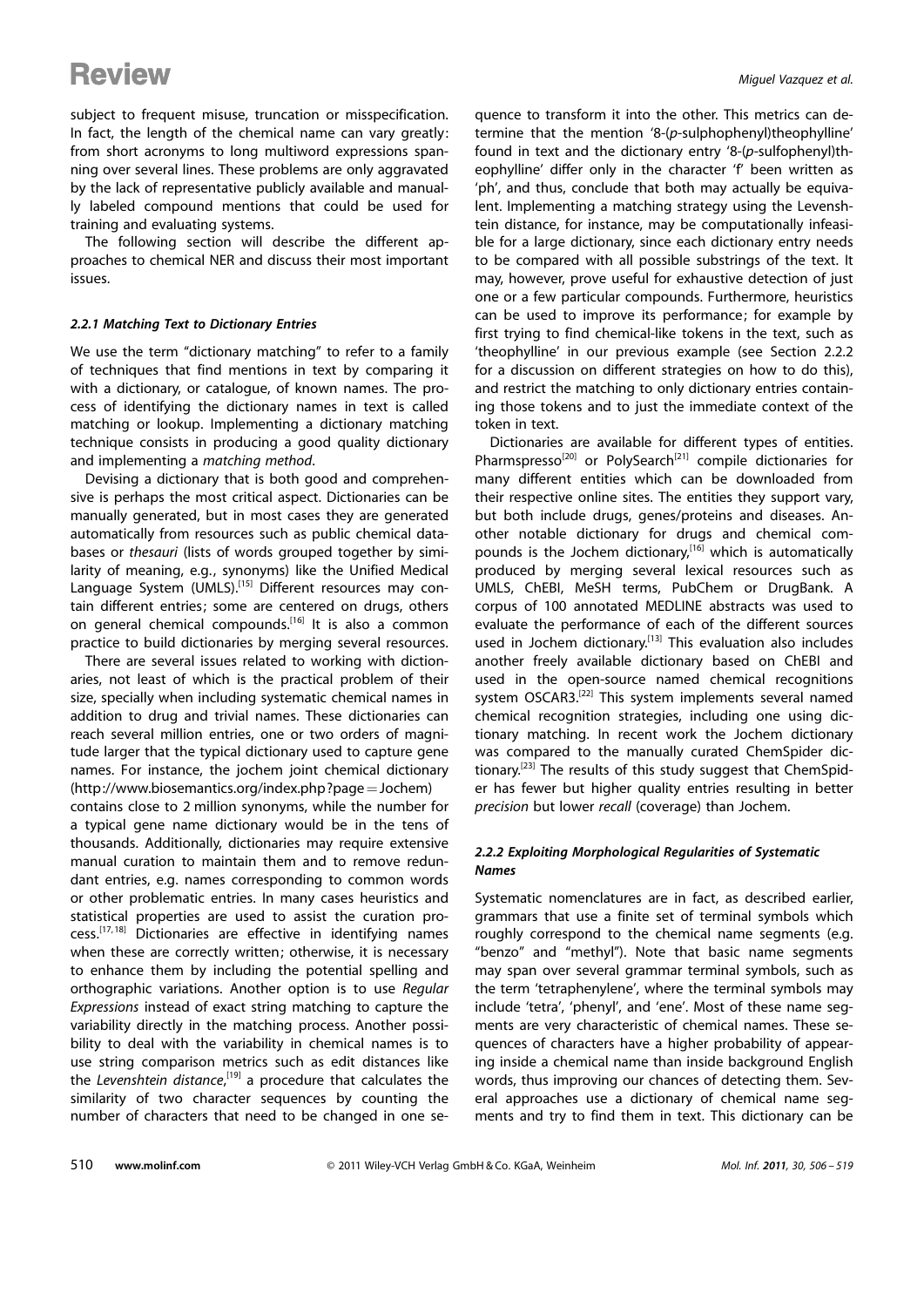built automatically by segmenting chemical names with manually crafted heuristic rules,<sup>[24]</sup> or by visually introducing frequent substrings.[25] There are also official dictionaries of name segments such as the Registry File Basic Name Segment Dictionary (http://www.cas.org/ASSETS/ EFF8CA9AA8324FC5A2F0428765287059/regbasicname.pdf), which can be used to divide a chemical name into basic name segments (see Table 1). The basic name segment dictionary was used in the segmentation approach presented by Wilbur et al.<sup>[26]</sup> In that case, to help capture generic and trade names, the segment dictionary is expanded to include a list of other biologically significant segments. Note that, even though these techniques make use of dictionaries, we do not strictly consider them dictionary-matching strategies, since they do not deal with the full chemical names.

Table 1. Examples of chemical name segments in the Registry File Basic Name Segment Dictionary. A segmenting algorithm matching the leftmost longest segment in a greedy way would make errors, so the registry includes the correct segmentation for those cases; like PENTOX, which could incorrectly be segmented as PENTO X.

| Segment                     |  |  |
|-----------------------------|--|--|
| <b>HFPT</b>                 |  |  |
| <b>PHENYL</b>               |  |  |
| $PENTOX \rightarrow PENTOX$ |  |  |
|                             |  |  |

Text mining often requires segmenting text into smaller portions, such as words. This process is called tokenization or segmentation. Due to the nature of systematic names, it may be convenient to establish these segments not only relying on word boundaries, but also taking into account hyphens, parenthesis, transitions from a letter to a digit character, etc. (see Table 2). Tokens derived from text segmentation that resemble basic chemical name segments are easier to recognize since they correlate better with the underlying chemical entities and have statistical distributions that differentiate them of other terms.

There are other methods that exploit the statistical properties of chemical names and do not require explicitly building dictionaries of name segments. For instance, n-

Table 2. Example tokenization of a chemical name by non-word characters and digit-letter transitions. Tokenization helps the named entity recognition systems by offering a smaller and more granular unit of analysis. In the case of chemical names, some of these tokens may resemble basic name segments and thus benefit from their statistical properties.

| Tokens in "2-(hydroxymethyl)-6methoxyoxane-3,4,5-triol" |  |
|---------------------------------------------------------|--|
| 2                                                       |  |
| Hydroxymethyl                                           |  |
| 6                                                       |  |
| Methoxyoxane                                            |  |
| 3,4,5                                                   |  |
| Triol                                                   |  |
|                                                         |  |

# molecular

grams, which are sequences of n consecutive characters appearing in a token (e.g. "methyl" has three 4-grams: "meth", "ethy", "thyl"), may also have different frequencies in chemical names and in background English words. This was exploited in an approach introduced by Wilbur et al. In this case, a 4-gram sliding window is passed over the tokens derived from chemical names and over the tokens derived from the background text, taking counts to establish the conditional frequencies (see Table 3). A simple statistical model (i.e. Naive Bayes model) is used to decide if the 4-grams derived from a new portion of text belong to a chemical name or to background text. Naive Bayes assumes independence between features; since in this case they are extracted from overlapping n-grams this assumption is clearly violated. Vasserman<sup>[27]</sup> corrected it by taking non-overlapping n-grams, selecting them based on their discriminative ability. The appropriate number of characters for the n-grams is estimated to be 4 in both these approaches. Vasserman also introduces a technique that interpolates n-grams from different lengths, an approach that clearly out-performs the others in his evaluation corpus.

Table 3. Example of 4-gram segmentation for "2-(hydroxymethyl)- 6methoxyoxane-3,4,5-triol". The second column shows an estimate of the log odds between the 4-gram appearing in chemical names and in background English text (titles and abstracts from one thousand PubMed ids randomly extracted from GeneRIF entries of human genes). This supports the idea that statistics along can help pinpoint the location of chemical names. Only the top 5 4-grams are shown. Note the overlap between 4-grams in rows 1 and 2, and 3,4, and 5; when using these 4-grams as features in a Naïve Bayes classifier Vasserman took care of considering only a nonoverlapping subset.

| 4-grams | Log odds |
|---------|----------|
| thox    | 7.55     |
| hoxy    | 7.55     |
| xyme    | 5.27     |
| ethy    | 5.27     |
| oxym    | 5.12     |

Wren proposed exploiting the conditional frequencies of character-to-character transitions, which are also different between chemical names and background text.<sup>[28]</sup> For example, character transitions like 'x' to 'y' appear in chemical tokens like 'ethoxybutyl' but rarely in background English text. He compared two systems based on Markov models, (Markov models use transition probabilities between states, or, in our case, between characters<sup>[29]</sup>), one using chemical names and one using background text. At the end of the process each token is classified as chemical name or not, based on the Markov model under which it has the highest likelihood.

The approaches proposed in this section suffer from two important limitations. Since they work at a token, n-gram, or even character level, chemical names end up segmented into different pieces, and the correct mention boundaries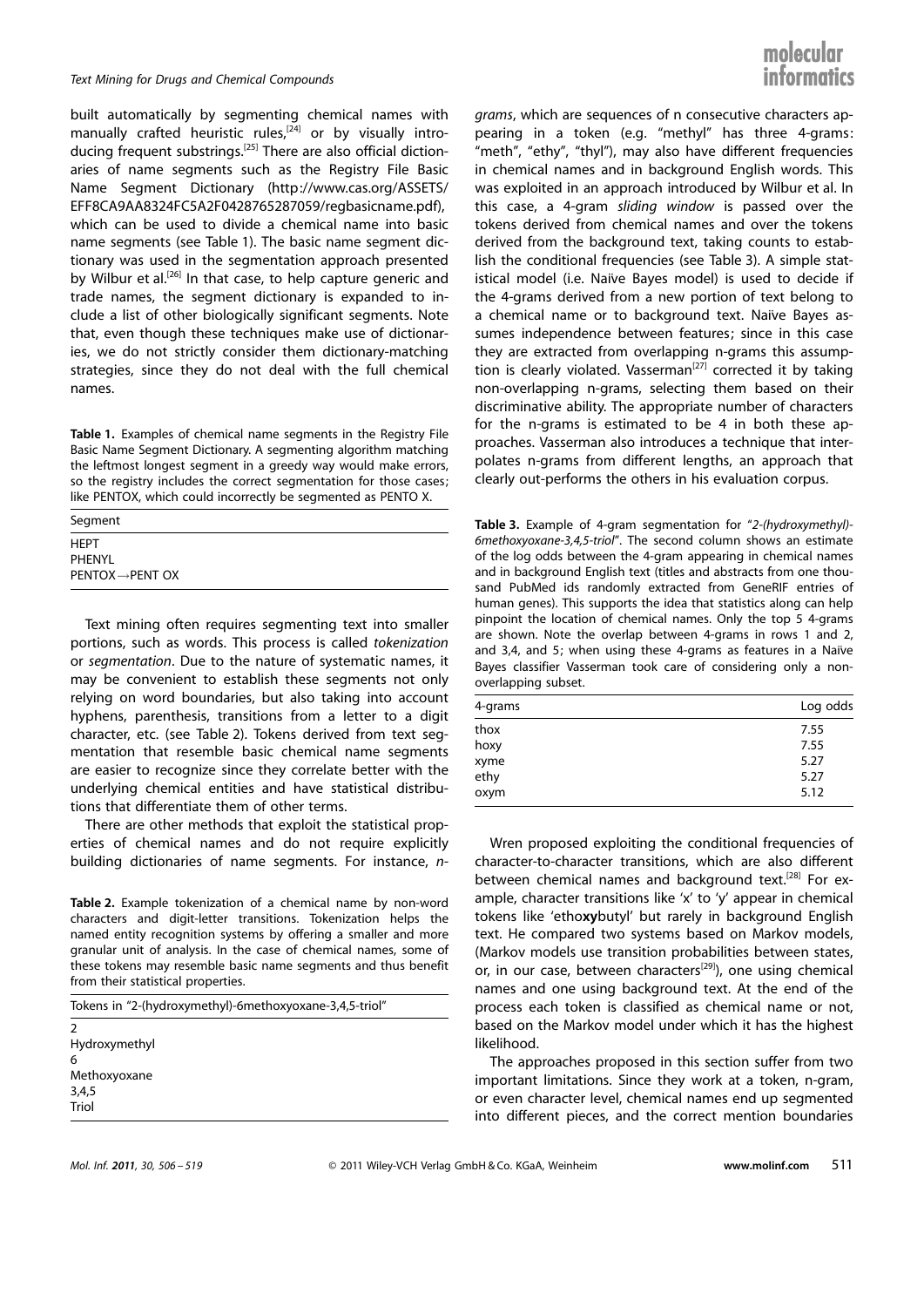must be determined by some other procedure, for example using heuristic rules (see Kemp and Lynch for an example of such an heuristic<sup>[25]</sup>). The other limitation is that the context of the mention, for example the surrounding tokens, is not used to enhance the process. Both these limitations are addressed by the context aware systems described below.

As a final note, chemical identifiers such as SMILES and InChI strings are not being discussed here, since they present such strong morphological regularities that their identification is rather trivial.

#### 2.2.3 Context Aware Systems

Approaches that make use of the context of a mention can be divided into machine learning models, which employ statistical properties, and Natural Language Processing (NLP) techniques or manual rules based on our knowledge of how natural language is formed.

Machine learning approaches work by examining example cases and inferring from them general patterns, and they thus require training data from which to learn from. The training data typically consist of portions of text in which the chemical entities have been labelled. A common labelling scheme uses the BIO (or IOB) format: Instead of labelling each token as being part of a mention of a chemical or not, the (B)egining, (I)nner, and (O)utside labels are used to tag the tokens as follows: (B) is used on the first token starting a mention, (I) any further token in the mention, and (O) for all other tokens not part of a mention. From these labels it is easy to determine the boundaries of chemical name mentions. Some examples of available training corpora are the 100 MEDLINE abstracts previously mentioned, $[13]$  or the corpus developed as collaboration between the European Patent Office and the ChEBI team (http://chebi.cvs.sourceforge.net /viewvc/chebi/chapati/patentsGoldStandard/).<sup>[30]</sup>

A very popular technique introduced for NER in 2001, [31] and extensively used for these tasks ever since, is Conditional Random Fields (CRFs). CRFs, in their most common form, linear chain CRFs, are an attractive model because they consider the label for one token as conditional on the label of the previous token, a collection of features extracted from the token itself, and other features describing the surrounding tokens. To each token in the string a collection of features is assigned, constituting what the CRF learns from. These features may be very different in nature; for instance, morphological features like the presence of dashes and parenthesis, or whether the token is included in a dictionary (e.g. a dictionary of name segments). In fact, morphological features have been shown to be the most discriminative features in the identification of gene and protein names, $^{[32]}$  and are central to many of the machine learning approaches for systematic chemical names as well. CRFs have been widely used for the detection of gene and protein mentions, and, more recently, chemical mentions in IUPAC and IUPAC-like form<sup>[33]</sup> or in chemical formulas.<sup>[34]</sup>

These CRFs very often follow the IOB scheme. Software packages that can be used to produce CRF systems include Mallet<sup>[35]</sup> and CRF + + <sup>[36]</sup> Each type of entity to be detected by CRF requires a particular configuration, especially in the feature functions used to process the tokens into the algorithm inputs. This configuration may in fact differ greatly for gene and chemical mentions.

Using a corpus of manually annotated patent documents, dictionary approaches obtain better results in matching portions of chemical names, but are outperformed by CRFs when complete chemical mentions are considered.[30] An alternative model to CRF, called Maximum Entropy Markov Model (MEMM), is employed in OSCAR3 as a complementary NER strategy to dictionary matching.<sup>[37]</sup>

The obvious difficulty with these approaches is the need of training data, the quality of which significantly determines the success of the approach. Indeed, in most cases domain experts are required to produce the training datasets manually. This is a cumbersome and laborious process, even if semi-automatic approaches are used to assist the human experts.<sup>[38]</sup>

A different family of techniques is based on the use of linguistic analyses of the text, such as syntactic analysis (see the literature<sup>[39]</sup> for a comprehensive overview). Here, the regularities of the language constructs are used to derive rules (also called *frames*, see the literature<sup>[40]</sup> for an initial description of this type of systems in biology) that can complement those derived from statistical analysis with orthogonal information. An example of an entity recognition system that employs these techniques is the MetaMap program.<sup>[41]</sup> This application incorporates NLP techniques to identify terms from the UMLS thesaurus in text. Segura-Bedmar et al.<sup>[42]</sup> classified terms extracted by MetaMap as mentions to drugs or not by matching them against the WHOINN dictionary of nonproprietary names. A follow-up study by the same group $[43]$  implemented a technique to track mentions to chemicals in anaphoric expressions (expressions referring to entities mentioned elsewhere in the text, -typically in a previous sentence- instead of explicitly naming them again).

We can find an example of a system using manual rules in Narayanaswamy et al. $[44]$  for the recognition of biological entities, including names and part of names of chemical compounds. This system has a list of (functional) words that help to determine the location of chemical entities in text, for example words such as 'Drug' or 'Steroid' that can also help to classify the mentioned entities.

#### 2.3 Determining Structures for Chemicals in Documents

One of the most useful representations of a chemical compound is via its chemical structure, which is also amenable to computational analysis. In many applications it is very important to be able to assign the structures to the chemicals detected in the text. There are three methods for extracting structures from documents: (1) finding mentions of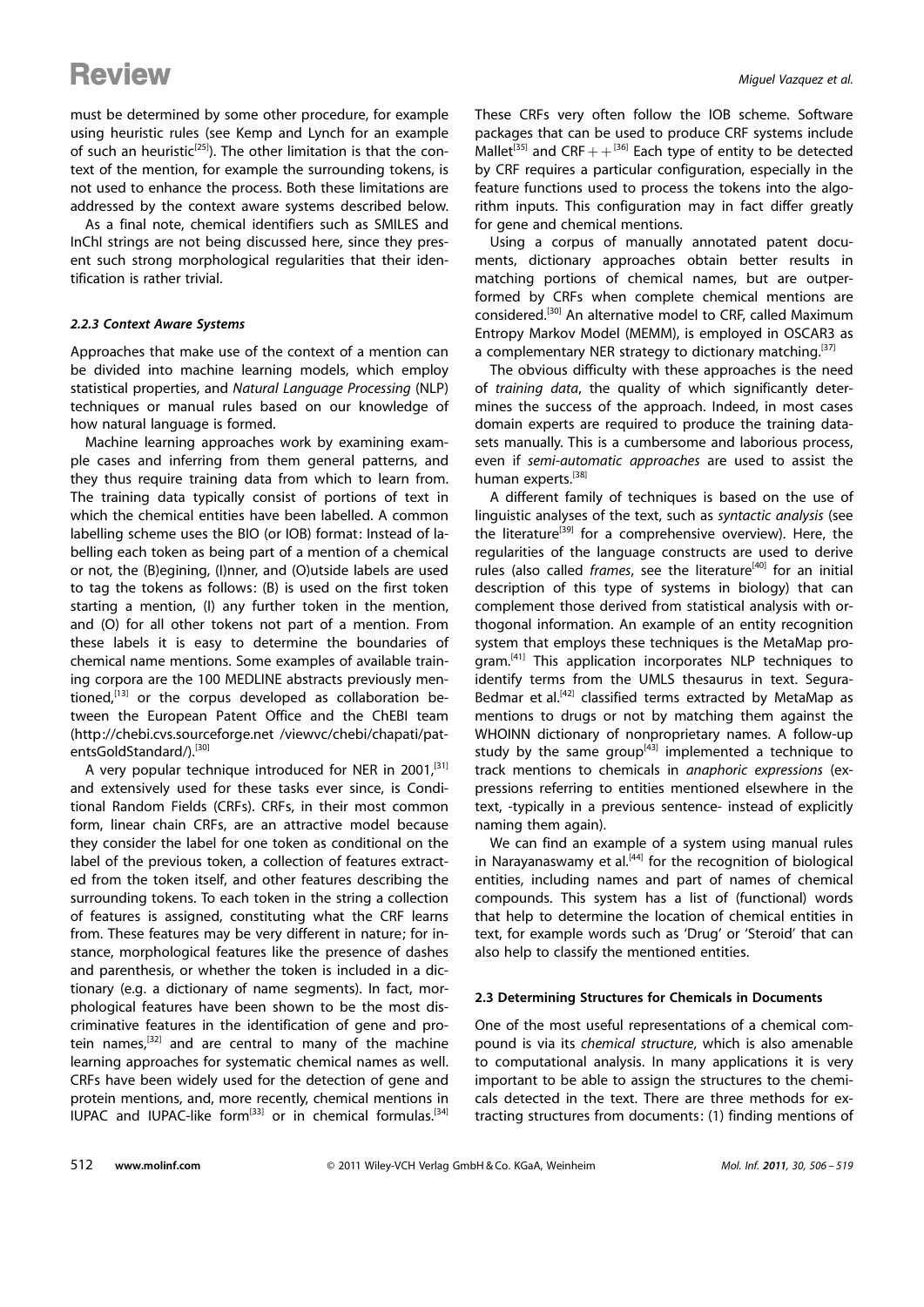chemicals and identifying the chemical in a database containing structures, such as PubChem; or (2) if the chemical is represented as a systematic name, perform a name to structure conversion; and finally, (3) directly extract structures from raster images.

#### 2.3.1 Linking Chemical Mentions to Database IDs

Very often in Information Extraction finding mentions to entities is just the first step; it is usually required that these mentions are then associated with the actual concepts they make reference to, thus connecting them to other available information for them. This task is known as Mention Normalization. For example, the mention of "methylglucoside" would be followed by the identification of the corresponding PubChem identifier (CID:2108).

For common names, looking for the closest match in a dictionary may be a good strategy; dictionary entries may be associated with only one identifier, making this mapping step straightforward. In general, however, normalization of entities may be complicated due to differences in spelling or ambiguity. In the case of gene and protein mentions, normalization is further complicated by the ambiguous use of names referring to general classes (i.e. protein family names) instead of names of specific entities. In this context normalization is significantly harder than detection. Several strategies have been devised to approach these problems, many of them in the context of the BioCreative competitions.<sup>[4, 45]</sup> These strategies include comparing the context where the mention was found to the text in database records describing each gene and protein. These strategies could also be applied for chemical mentions, although we are not aware of any publication so far that actually studies this, at least using non-trivial approaches. Matching of IUPAC names to dictionary entries is specially complicated, not only due to the aforementioned coverage problems of chemical dictionaries, but also because it hard to tell when similar mentions are spelling variations for the same name, a very frequent scenario,  $[46]$  or are in fact different chemicals.

#### 2.3.2 Name to Structure Conversion

The use of systematic names should, in theory, allow for unambiguous identification of chemicals and their structure. This is true for SMILES and InChI representations; and also for IUPAC names, when the recommendations are rigorously followed. Unfortunately SMILES and InChI strings are not typically used in free text, nor are IUPAC conventions followed strictly in practice (see the literature<sup>[47]</sup> for an evaluation of the correctness of mentions used in published text compared to automatic naming software).

Cooke et al.<sup>[48]</sup> introduced the IUPAC nomenclature as a chemical 'language' and described it in terms of Chomsky grammar types as a context-free grammar. Further chapters of the same issue<sup>[49, 50]</sup> attempt at describing the terminal symbols and the production rules necessary to define the IUPAC grammar. The IUPAC rules are followed in the literature $[51]$  to identify chemical names in text, derive their structure, and classify them in classes.

For the Name=Struct program, $[52]$  a commercial product, the 'grammar approach' is abandoned in favor of rules that follow IUPAC recommendations; allowances are however made for considerations on common usage in order to deal with ambiguity, misspellings, or even creative use of the nomenclature.

It is notable that the open-source package OPSIN, part of the OSCAR3 chemistry suite, also performs name to structure conversion. ACD/Labs offers tools under commercial licenses for name to structure conversion, which allow for batch processing.

#### 2.3.3 Optical Chemical Structure Recognition

Structural information of compounds is often depicted by means of two-dimensional diagrams. They are commonly included in journal articles and patents as raster images.<sup>[53]</sup>

Optical Chemical Structure Recognition (OCSR) attempts to use pattern recognition to extract the structural information from these images so they can be used in cheminformatics tools. This process typically involves the following tasks: $[54]$  (1) extracting the images from the flow of the documents and segment atoms and bonds into individual molecules; (2) determine which elements in the image are graphics (bond lines) and which are text (atom symbols); (3) identify the positions of elements, directions and length of bond lines, and determine the type of bond; and finally, (4) determine the connectivity between atoms and the number of bonds between them. Some systems such as ChemReader<sup>[54]</sup> crosscheck the resulting structure against physical rules such as bond lengths and angles to verify its correctness.

Several tools exist that can perform OCSR are reviewed in the literature,<sup>[54]</sup> namely Kekule,<sup>[55]</sup> CLiDE,<sup>[53]</sup> chemOCR<sup>[56]</sup> and the open-source package OSRA,<sup>[57]</sup> which are compared against their own development ChemReader.<sup>[54]</sup>

#### 3 Beyond NER

While identifying mentions to chemicals and deriving their chemical structure may have interest in its own, it is often desirable to establish associations between the chemicals and other entities in the text. These other entities could be other chemicals, but they could also be entities of other nature such as proteins, adverse events or, in a more ample sense, even dosages and affinities.

These entities may be associated in many ways. Consider, for example, trying to extract mutations in CYP proteins associated with adverse events after administration of a chemical. In this case we would like to associate 4 entities: a mutation, a CYP protein, a drug or chemical compound and an adverse event. Additionally we might even want to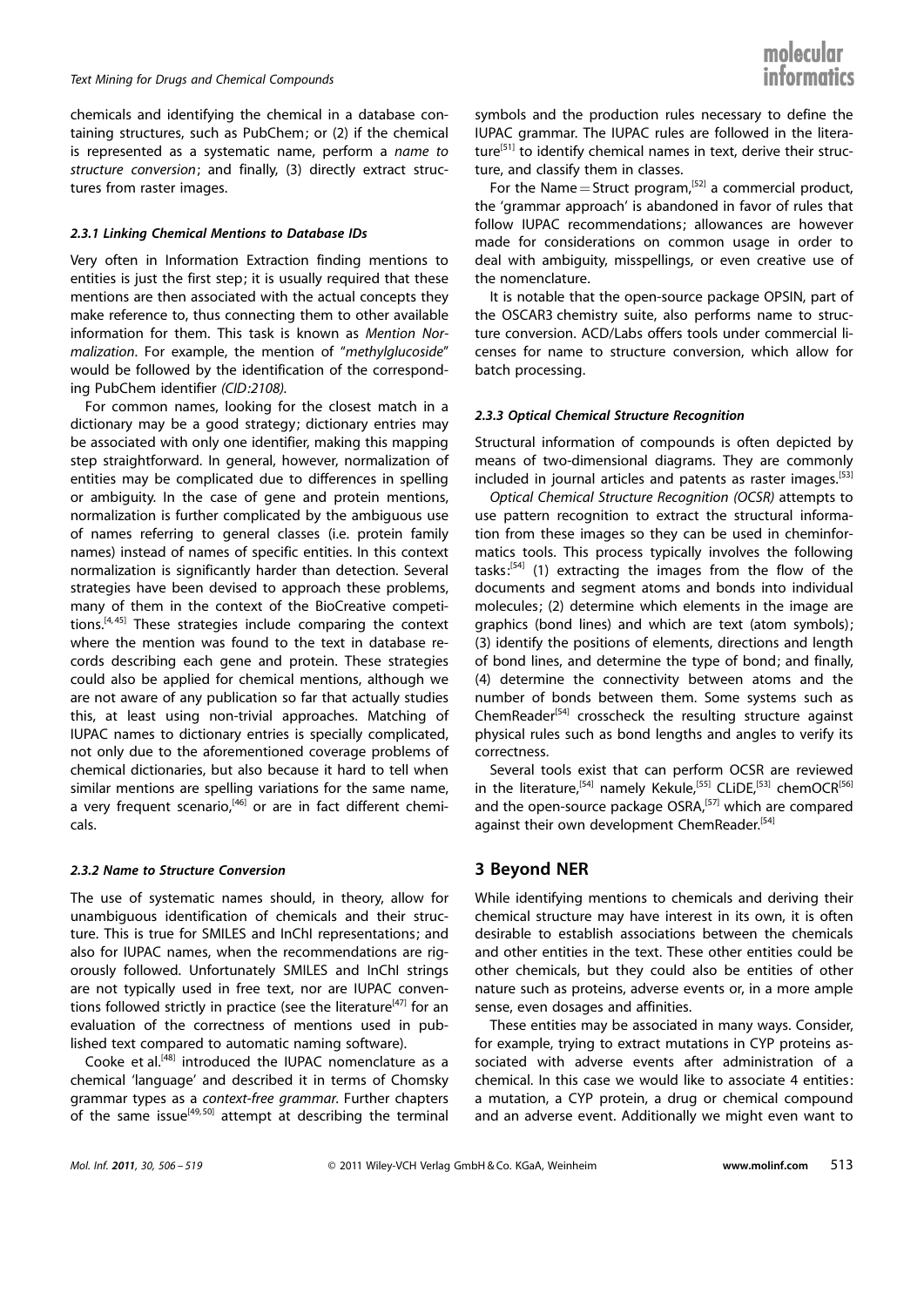add to this list the dosage level and the percentage of incident, if available. The first step would be to find mentions to all this entities in the text. We have discussed amply the subject of finding mentions to chemicals; the Subsection 3.1 will introduce the problem of identifying mentions to other types of entities. After the mentions have been identified they must be grouped in sets of entities that are described to be associated in the text (chemicals and their target proteins, diseases and the main proteins involved, etc). This step, relationship extraction, has still seen little development in this area of application; Subsection 3.2 will introduce some of the basic concepts and present a few drug research related efforts.

#### 3.1 Recognition of Mentions to Other Types of Entities

Although identification of chemical entities is the central topic of this review, other entities are no less important, and identifying them is essential for a complete interpretation of the textual information. Among these other entities are description of adverse drug events, diseases and toxicology end-points, or, in the biomedical domain, genes and proteins, which are required for the interpretation of the mechanism of drug action (e.g., pharmacodynamics and pharmacokinetics).

Adverse event, disease and toxicology end-point identification is typically approached using dictionary lookup strategies. These strategies use lexical resources such as the Medical Dictionary for Regulatory Activities (MedDRA),<sup>[58]</sup> The Coding Symbols for a Thesaurus of Adverse Reaction Terms (COSTART) or, more generally, UMLS.<sup>[15]</sup>

Gene and protein NER and normalization is a subject of study that has received ample attention and enjoyed significant advances thanks to community challenges such as the BioCreative<sup>[6]</sup> Most of the successful systems benefit from the wealth of training data available, and many use machine-learning approaches such as CRFs, which are especially popular in this domain. Some examples of CRF-based systems for the identification of gene and proteins that are very well known within the community are ABNER<sup>[59]</sup> and BANNER.<sup>[60]</sup>

Some entities that show strong regularities like Single Nucleotide Polymorphisms (SNP) ids (e.g. rs10991377), amino acid substitutions (e.g. N445T) or numeric values like percentages or probability values can be extracted using regular expressions. Applications like Pharmspresso<sup>[20]</sup> use a mixture approach of dictionary and regular expressions. In the case of entities such as genes and proteins regular expressions are derived from dictionary entries; for entities like SNPs, the application uses custom-built sets of regular expressions.

#### 3.2 Extracting Relationships

The simplest and most common approach to Relationship Extraction is to use the co-occurrence of the detected entities. The rationale of this approach is that if two entities are mentioned in the same portion of text there is a good chance they share an association and are directly related. Co-occurrence may be defined at different levels, e.g. full document, text sections, paragraphs or sentences.

Document level co-occurrence is also known as co-publication. It has been used to find connections between chemical compounds and gene/proteins; $[61, 62]$  or drugs, proteins and diseases.<sup>[63,64]</sup> Co-publication is prone to finding many spurious associations, which grants high coverage but low precision. A common approach to deal with spurious associations is to use article counts as a surrogate measure of confidence on the derived associations. Article counts may have the drawback of emphasizing well-known relationships while obscuring others that might be more interesting due to their novelty.

On the other hand, sentence level co-occurrence achieves a higher precision by restricting the scope of the co-occurrence. Sentence co-occurrence has been used in several applications that link a large variety of entities such as drugs, proteins, and diseases, and also cell types, mutations, organisms, etc.<sup>[20,21,65,66]</sup> An added benefit of this approach is that the sentence where the co-occurrence occurs serves as supporting evidence that can be quickly assessed.

A simple enhancement of this scheme, sometimes called tri-co-occurrence, inspects additional words in the sentence that inform about the kind of associations, for example the word "phosphorylates" in the sentence "kinase A was found to phosphorylate protein B". This approach has been followed to automatically derive typed relationships between proteins.<sup>[67,68]</sup>

Despite its simplicity, the co-occurrence approach has been successfully applied to engross the list of annotations in resources such as STITCH and STRING,<sup>[69,70]</sup> or to determine metabolic and pharmacokinetic pathways.<sup>[71,72]</sup>

NLP techniques offer more sophisticated means of Relationship Extraction based on lexical and syntactic analyses. These techniques can be used, for instance, in templatematching or rule-based strategies, which have been successfully applied to mine relationships for entities such as proteins and genes,  $[73-75]$  pharmacogenomics entities,  $[76]$  or drugs and cytochrome proteins.<sup>[77,78]</sup> They have even been used for the extraction of numerical pharmacokinetic values in,<sup>[79]</sup> where syntactic analysis was limited to just determining the subjects of phrases which where then used in a template matching strategy.

### 4 Applications

One of the more interesting applications of text mining in this domain is the inference of the mechanisms of action based on the network of drugs and their phenotype effects. For example, the similarities of the side effects associated to a set of drugs have been used to propose relations between drugs and protein target, assuming that drugs that share a significant number of side effects will act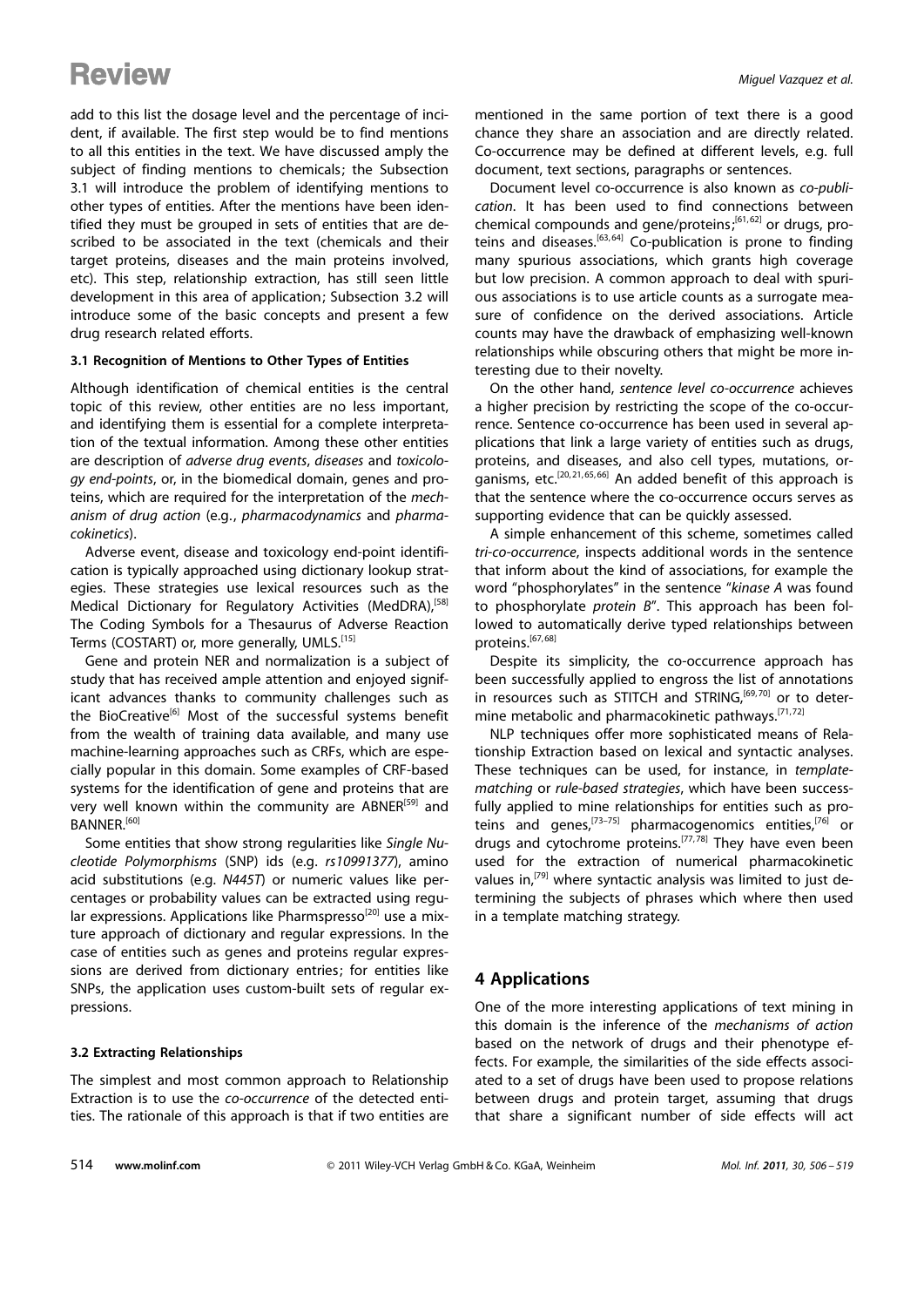through the same targets. The feasibility of this approach was established in the literature,<sup>[80]</sup> based on side effects of commercial drugs. This work lead to a resource called SIDER that compiles side effects for approximately 900 drugs.<sup>[81]</sup>

An alternative strategy is the use of information on reported adverse events instead of the one on side effects. Information on Adverse Events can be obtained from the adverse event reporting systems (AERS), where health professionals report these adverse events directly, or perhaps can be extracted from patient generated content, organized in patient forums and blogs.<sup>[82]</sup> It has been pointed out that text mining over patient generated content suffers from the more colloquial use of language, but, in some settings, they may still provide information that would complement the one provided by health professionals.<sup>[83]</sup> Additionally, some studies have suggested the feasibility of using patient reported Adverse Events in pharmacovigi $lance.<sup>[84]</sup>$ 

Another interesting area of application of text mining is the extraction of toxicological information. The ADME/Tox domain includes linking drugs to liver toxicities;<sup>[85]</sup> extracting pharmacokinetic values; $[79]$  or associations between drugs and cytochrome proteins.<sup>[77,78]</sup>

On the biological domain the most demanded applications are those involved with linking drugs to diseases via their protein targets. For example, text mining derived drug-protein and protein-disease associations are part of the Pfizer discovery pipeline, as reported in a recent article.[68] Some online tools that can be used for this purpose are Pharmspresso.<sup>[20]</sup> and Polysearch.,<sup>[21]</sup> which can detect associations between various entities. Both tools use sentence level co-occurrence, and consider several other entities in addition to drugs, gene/proteins, and diseases, such as cell types, cellular locations, or mutations. Other related text mining systems are: CoPub,<sup>[86]</sup> IDMap,<sup>[61]</sup> CAESAR,<sup>[87]</sup> and ENDEAVOUR.<sup>[88]</sup> CoPub links drugs to diseases through proteins using co-publication, but uses the MeSH annotations of the articles/abstracts instead of the direct detection of the entities (NER). IDMap, is a downloadable tool with a graphical interface devised to investigate the properties of chemicals and their protein targets; it uses co-publication to determine chemical-target associations. CAESAR links genes to human traits, while ENDEAVOUR is a gene-prioritizing tool that also incorporates text-mining derived information.

Text mining derived associations have been used in generating network information valuable for -omics analysis of chemicals in a systems biology context: protein–protein interaction networks,<sup>[89]</sup> metabolic networks,<sup>[71,90-92]</sup> regulatory networks,[75] and pharmacokinetic pathways.[72] Complete pathways, regulatory networks or interaction modules generally cannot be extracted from a single article. Generating such networks automatically requires the concatenation of events from multiple documents that share the presence of common individual bioentities. This makes the procedure

especially cumbersome, as it is currently virtually impossible for a text mining application to determine whether the contextual conditions of an event derived from one article are sufficiently similar to the ones described by another article. Moreover, some of the associations (e.g. gene regulation, enzyme-substrate-product relations) rely on the identification of the directionality of the relationship. Therefore most of the automatically generated networks assume some sort of generalization that does not always satisfactorily describe the constraints of real biological networks.

Additionally, a number of relevant efforts have been made to extract the parameters corresponding to the biochemical reactions. Rojas et al.<sup>[93]</sup> used the regularities in the terminology used to refer to the parameters in the literature, and Hakenberg et al. applied machine learning approaches to classify whether documents describe experimentally obtained parameters for kinetic models.<sup>[94]</sup> A more fine-grained extraction pipeline for kinetic information exploiting dictionary and rule based methods to recognize parameters (KM, Ki, kcat, pH, temperatures) and entities (enzyme names, EC numbers, ligands, organisms, localisations) important for reconstructing enzymatic pathways from PubMed abstract has recently been proposed by Heinen and colleagues.<sup>[95]</sup>

Text mining is also used to aid in the creation and annotation of the drug/chemical repositories and databases.<sup>[38]</sup> The comparative toxicogenomics database (CTD), which contains information about diseases, genes/proteins, and cell functions related to chemicals, has reported the use of text mining to improve curation efficiency.<sup>[96]</sup> These text mining tools range from Information Retrieval systems to systems that enhance reading experience. Information Retrieval systems are used for the identification of pharmacogenomics articles,<sup>[97]</sup> or to help patent searches by annotating them with MeSH terms.<sup>[98]</sup> Some even allow structurebased queries over patent records, like SureChem, an online site that uses chemical NER and name to structure conversion. Tools that directly enhance the documents in the browser are also known as user scripts,<sup>[99]</sup> like Reflect, $[100]$  which offers a browser plug-in that can detect named chemicals and genes/proteins, and link them to other databases and bioinformatics systems. SENT<sup>[101]</sup> extracts topics discussed in a corpus of literature (for example articles describing a list of genes specified by the user) as a succinct list of representative terms. The associated online interface integrates a literature examination tool that ranks that corpus of articles by relevance to those particular topics.

Finally, in the context of personalized medicine one of the current limitations for adapting medical treatments to particular patient characteristics is the difficulty in associating genetic alterations detected in the patient to potential drug treatments. Part of this information may be in medical records and medical trials (patient information, drug treatments, genotyping or genomic information), which are particularly difficult to access and process. One of the applica-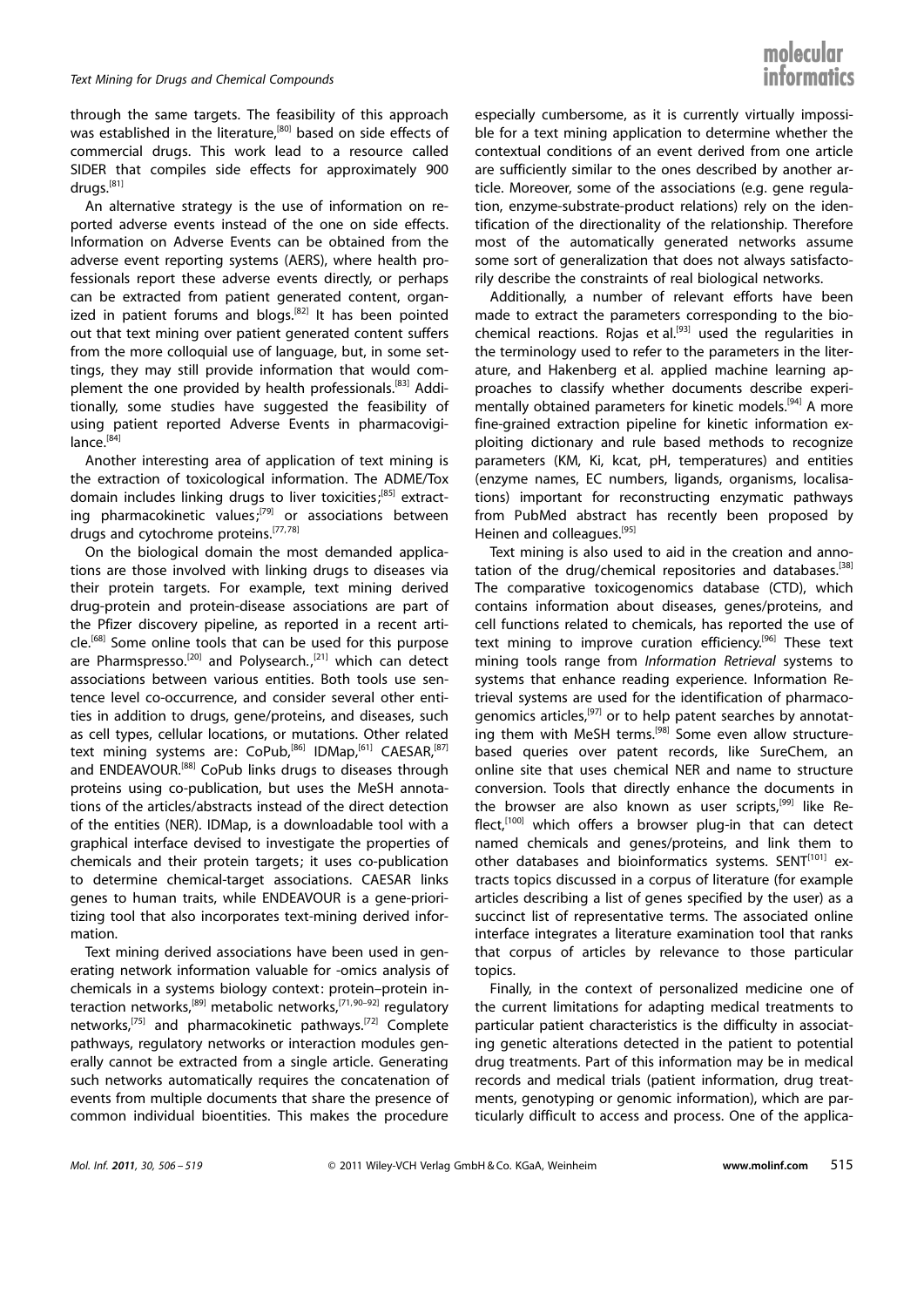#### Table 4. Selected applications.

| Name                                                                                                             | Comments                                                                                                                |
|------------------------------------------------------------------------------------------------------------------|-------------------------------------------------------------------------------------------------------------------------|
| OSCAR3 and Reflect <sup>[19,95]</sup>                                                                            | Finds mentions to drugs and<br>compounds                                                                                |
| OPSIN (OSCAR3) and<br>$name = struct$                                                                            | Name to structure conversion                                                                                            |
| SureChem (commercial)                                                                                            | Structure based searching for au-<br>tomatically annotated patent<br>documents                                          |
| QueryChem <sup>[100]</sup>                                                                                       | Find compounds similar to a<br>query structure and combines<br>their names with user defined<br>terms on a Google query |
| $FACTA +$ , Polysearch, Pharm-<br>spresso, CoPub, STITCH and Lit-<br>miner <sup>[63, 18, 17, 62, 101, 102]</sup> | Co-occurrence based discovery<br>for drugs, compounds, and other<br>entities                                            |
| ABNER, BANNER and Meta-<br>Map <sup>[38, 57, 58]</sup>                                                           | Identification of gene mentions<br>(ABNER, BANNER), diseases, ad-<br>verse events and other UMLS<br>terms (MetaMap).    |

tions of text mining in this area is associated to the curation the PharmaGKB database, $[102]$  where genetic variations are linked to drug responses.<sup>[103, 104]</sup>

# 5 Other Related Text Mining Approaches

Even if we have focused on the basic process of NER and Information Extraction, there are a number of other text mining applications that are relevant in the domain of biological chemistry and drug development. In particular, those related with Information Retrieval and document categorization.<sup>[105]</sup>

Information Retrieval systems are designed to rank large collections of documents, typically scientific articles, according to some criteria defined by the user. The most prominent of such systems is the interface to the search for similar abstracts in PubMed, based on similarities between distributions of words.<sup>[106]</sup> These systems function as part of the PubMed facilities. PubMed receives around 60 million user queries each month.<sup>[107]</sup> and allows queries specifying fields such as 'substance name' or 'pharmacological action'. These queries can specify terms appearing in different fields of the article entry (e.g. title, abstract, authors) or make used of the MeSH terms, a hierarchical vocabulary of terms used to index PubMed articles.

Many of the applications in this field are based on Machine learning algorithms trained with information derived from documents of interest to the user, Published examples are the classification of articles relevant to pharmacogenomics<sup>[97]</sup> or describing drug-drug interactions.<sup>[108]</sup>

In addition to scientific articles that are extensively processed by molecular biology text mining application, other sources of documents relevant to drug research are patents and competitive intelligence resources. Indeed, according to Roberts et al. competitive intelligence resources and patents second scientific articles in the interest for users with queries that are mainly on drugs, diseases, and genes.<sup>[109]</sup>

The evaluation of chemical Information Retrieval engines has been carried out in a community challenge called TREC-CHEM, an initiative centered in determining how Information Retrieval methods adapt to patents that contain chemical names and formulas.[110]

To close the circle, applying NER techniques can be used to enhance Information Retrieval and document categorization systems. For example, systems like Semedico<sup>[111]</sup> improve retrieval by automatically tagging documents with terms of different type, including compounds and drugs. Linking text to chemicals also allows for the formulation of complex structure-based queries with which to find compounds containing a particular substructure (such as pharmaco or toxicophores) or computing structure similarity metrics to a query molecule. Applications like SureChem offer this functionality to search for patents where chemical compounds are previously identified using NER.

# 6 Outlook

Chemical databases and the associated literature extraction tools have been mainly proprietary, which makes them fundamentally different from their counterparts in the molecular biology field, where the availability of a huge body of freely available databases and applications has contributed to a substantial improvement of the related research areas. Fortunately, the trend has begun to change after substantial efforts to share knowledge and provide open access databases of chemical interest. Some of the new openly accessible resources include databases such as DrugBank, ChEMBL, ChemProt and CTD, together with the development of important lexical resources like PubChem and Jochem, and chemical ontologies like ChEBI (Chemical entities of biological interest) and the Chemical Information Ontology (CHEMINF).

Specially promising will be the three-way integration of chemical information, biological- genomics- experimental data and pharmacological and medical information, essential for a better understanding of the relevant properties of chemical entities in comprehensive biological context. The combination of information organized in knowledge bases and Information Extraction techniques is essential to sustain this type of efforts. An initial example of the combination of information across domains and data sources could be the reconstruction of metabolic pathways.<sup>[112, 113]</sup> In this case it is necessary to merge biological and chemical information; combining the knowledge on enzyme activity derived from the description of the function of proteins with the one on the specific chemical compounds subject to the reactions and transformations, with the obvious complications of connecting the substrates and products of consecutive reactions.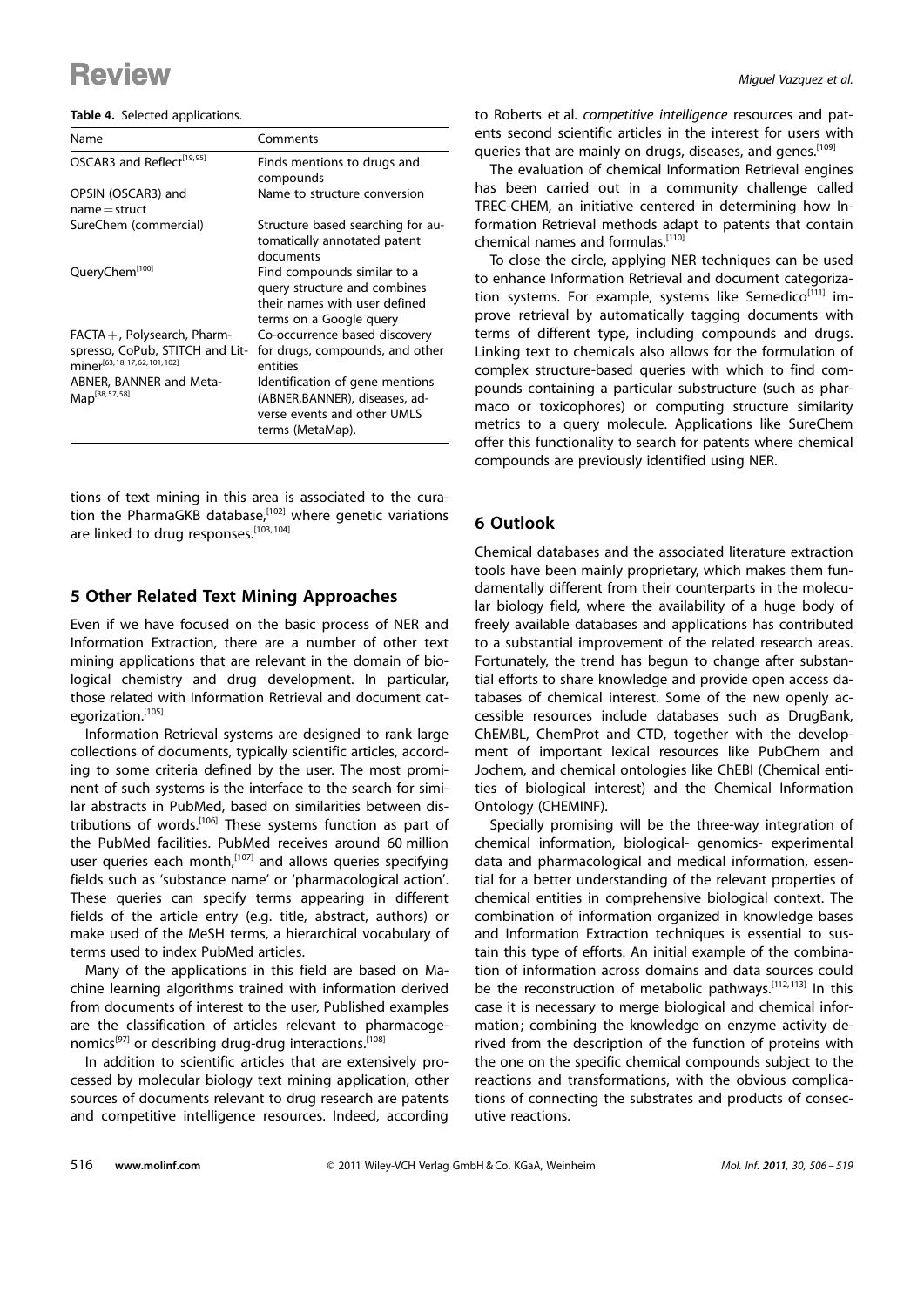#### Text Mining for Drugs and Chemical Compounds

Furthermore, identifying numerical values, such as those describing the affinity of a compound-protein interaction, may be of as much importance as identifying the involved entities themselves. We have found little work on the extraction of numerical values from text for the pharmacological domain; one example is the work done by Wang et al.<sup>[79]</sup> It seems that mining numerical values would require some specific considerations. For example, numerical values are often found in tables; extracting text from tables can be particularly difficult, especially when processing documents in unstructured formats such as PDF. Numerical values may need also to be extracted along with their units, and these must be understood by the system so that '3 wk' can be recognize as a time span, and as been the same as '21 days'. These numerical values are often extracted manually to be included in databases such as ChEMBLdb (public: https://www.ebi.ac.uk/chembldb/index.php) or GVKBio (commercial: http://www.gvkbio.com/). Text mining methods to either extract them automatically, or to assist manual curation would be desirable.

Text-mining assisted construction of pathway knowledge bases based on manual validation of automatically extracted facts has been a promising strategy.<sup>[5,114]</sup> Despite progress made by these initial steps, there is still a long way ahead to integrate pathway reconstruction with information about reaction parameters and physiological information, in order to enable the modeling of the dynamic properties of corresponding systems. Text mining will undoubtedly be important not only for the extraction of the basic facts and entities, but for the description of the experimental conditions that will constrain the corresponding models.

Integration of text mining and high-throughput data analysis together with biochemical and signalling pathway databases can also be seen as a novel mechanism for target discovery and biomarker identification.<sup>[115]</sup> Current bottlenecks still reside in the lack of open access systems for efficiently handling chemical-relevant documents, together with the limited availability of Optical Character Recognition (OCR) systems optimized for chemical literature that can handle scanned PDF files, the common document format of patents.

A fundamental building block of chemical text mining systems consists in the detection of chemical compound mentions. A strategy to improve NER for particular tasks is to use community and shared task evaluation efforts, as previously explored for the recognition of genes/protein mentions in case of the BioCreative assessment<sup>[6]</sup>). Setting up text mining evaluation efforts like BioCreative for chemistry, a kind of ChemCreative could help to promote both the implementation of new, cutting edge technologies, as well as independently determining the state of the art in recognition of compound mentions using a common Gold Standard evaluation data set. One step in this direction was taken by CALBC (Collaborative Annotation of a Large Biomedical Corpus) with the aim of integrating automatically generated annotations of multiple systems for large text collections, covering also the annotation chemical compounds.[116]

Following the model of the molecular biology domain there is also considerable interest in assisting community annotation efforts through text-mining applications, [117] building semi-automatically manually validated databases and online community portals, an endeavour that requires a critical mass of active contributors. The PubChem database, for instance, allows deposition of new user-provided compounds after a series of validation steps to ensure correctness of the compound and avoid redundancy, providing links to the depositor in the data source field of the PubChem record, e.g. to the University of Minnesota Biocatalysis/Biodegradation Database (UM-BBD) in case of Pub-Chem compound SID:14709858.

A different level of community collaboration is the association of academic groups, small and medium enterprises, and pharmaceutical companies (eTOX consortium, see http://www.etoxproject.eu/) to enable the mining of pharmaceutical industry legacy toxicoloy reports in the search of information to complement in silico toxicology predictions and assisting in off-target detection efforts.

### Acknowledgements

We would like to thank  $eTOX$  (Grant Agreement n°115002, funded by the Innovative Medicines Initiative Joint Undertaking), the Eurocancercoms 7th framework programme (FP7) project and the ISCIII combiomed network for funding. We thank Obdulia Rabal for useful feedback and discussions during the preparation of the manuscript.

### References

- [1] M. Krallinger, A. Valencia, L. Hirschman, Genome Biol. 2008, 9 Suppl 2, S8.
- [2] J. Liu, M. Ghanim, L. Xue, C. D. Brown, I. Iossifov, C. Angeletti, S. Hua, N. Nègre, M. Ludwig, T. Stricker, H. A. Al-Ahmadie, M. Tretiakova, R. L. Camp, M. Perera-Alberto, D. L. Rimm, T. Xu, A. Rzhetsky, K. P. White, Science 2009, 323(5918), 1218 – 1222.
- [3] M. Magungo, M. Kaur, S. K. Kwofie, A. Radovanovic, U. Schaefer, S. Schmeier, E. Oppon, A. Christoffels, V. B. Bajic, Nucleic Acids Res. 2011, 39(Database issue), D980 – 985.
- [4] M. Krallinger, F. Leitner, C. Rodriguez-Penagos, A. Valencia, Genome Biol. 2008, 9 Suppl 2, S4.
- [5] M. Krallinger, A. M. Rojas, A. Valencia, Ann. N.Y. Acad. Sci. 2009, 1158, 14 – 28.
- [6] M. Krallinger, A. Morgan, L. Smith, F. Leitner, L. Tanabe, J. Wilbur, L. Hirschman, A. Valencia, Genome Biol. 2008, 9 Suppl. 2, S1.
- [7] Q. Li, T. Cheng, Y. Wang, S. H. Bryant, Drug Discov. Today 2010, 15(23–24), 1052 – 1057.
- [8] C. Knox, V. Law, T. Jewison, P. Liu, S. Ly, A. Frolkis, A. Pon, K. Banco, C. Mak, V. Neveu, Y. Djoumbou, R. Eisner, A. C. Guo, D. S. Wishart, Nucleic Acids Res. 2011, 39(Database issue), D1035 – 1041.
- [9] A. Wilkinson, A. D. McNaught, IUPAC Compendium of Chemical Terminology, Vol. 2, IUPAC, 1997.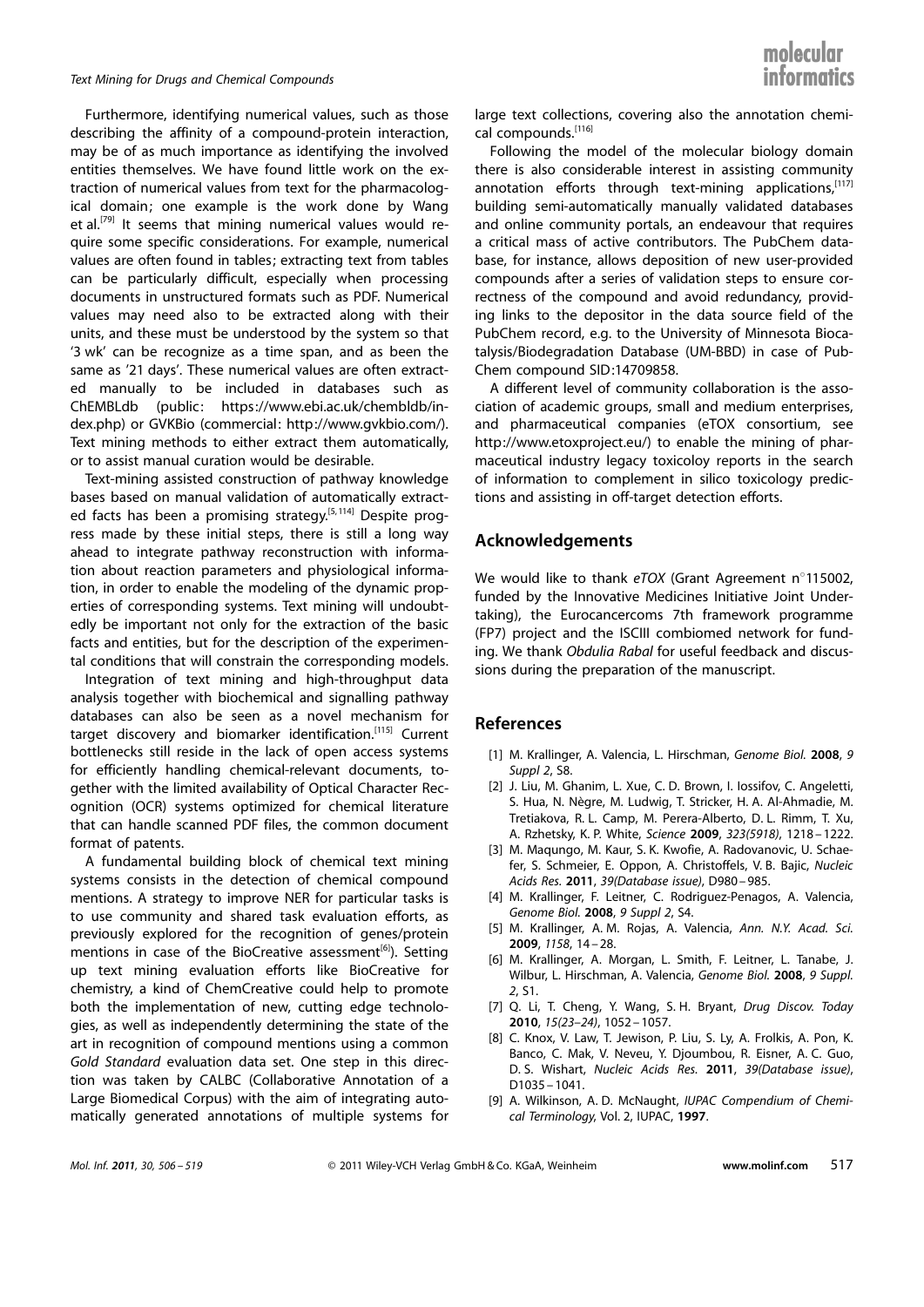- [10] Chemical Service, *Index Guide*, Appendix IV, Chemical Substance Index Names, Chemical Service: Columbus, OH, 1997.
- [11] E. Garfield, J. Chem. Doc. 1962, 2(3), 177-179.
- [12] P. Murray-Rust, J. B. O. Mitchell, H. S. Rzepa, BMC Bioinformatics 2005, 6, 180.
- [13] C. Kolárik, R. Klinger, C. M. Friedrich, M. Hofmann-Apitius, J. Fluck, Workshop on Building and Evaluating Resources for Biomedical Text Mining, in Language Resources and Evaluation Conference, 6th ed. 2008.
- [14] B. Müller, R. Klinger, Harsha, Proc. 1st IRF Conf., Springer, Heidelberg, 2010.
- [15] K. M. Hettne, R. H. Stierum, M. J. Schuemie, P. J. M. Hendriksen, B. J. A. Schijvenaars, E. M. van Mulligen, J. Kleinjans, J. A. Kors, Bioinformatics 2009, 25(22), 2983 – 2991.
- [16] A. T. McCray, O. Bodenreider, J. D. Malley, A. C. Browne, Proc. AMIA Symp. 2001, 448 – 452.
- [17] W. J. Rogers, A. R. Aronson, Technical Report 2008, http:// skr.nlm.nih.gov/papers/references/filtering07.pdf.
- [18] M. Blume, Proc. Intern. Conf. Intelligence Anal. 2005.
- [19] Y. Garten, R. B. Altman, BMC Bioinformatics 2009, 10 Suppl. 2, S6.
- [20] D. Cheng, C. Knox, N. Young, P. Stothard, S. Damaraju, D. S. Wishart, Nucleic Acids Res. 2008, 36 (Web Server issue), W399 – 405.
- [21] C. R. Batchelor, P. T. Corbett, Proc. 45th Ann. Meeting of the ACL on Interactive Poster and Demonstration Sessions, 2007,  $45 - 48.$
- [22] K. M. Hettne, A. J. Williams, E. M. van Mulligen, J. Kleinjans, V. Tkachenko, J. A. Kors, J. Cheminform. 2010, 2(1), 3.
- [23] D. R. Heym, H. Siegel, M. C. Steensland, H. V. Vo, J. Chem. Inf. Comput. Sci. 1976, 16(3), 171 – 176.
- [24] N. Kemp, M. Lynch, J. Chem. Inf. Comput. Sci. 1998, 38(4), 544 – 551.
- [25] W. J. Wilbur, G. F. Hazard Jr, G. Divita, J. G. Mork, A. R. Aronson, A. C. Browne, Proc. AMIA Symp. 1999, 176 – 180.
- [26] A. Vasserman, Proc. Student Res. Workshop at HLT-NAACL 2004, Stroudsburg, PA, USA, Association for Computational Linguistics, 2004, 7 – 12.
- [27] J.D. Wren, BMC Bioinformatics. 2006, 7 Suppl 2, S3.
- [28] L. R. Rabiner, Proc. IEEE. 1989, 77(2), 257 286.
- [29] T. Grego, P. Pęzik, F. M. Couto, D. Rebholz-Schuhmann, Distributed Computing, Artificial Intelligence, Bioinformatics, Soft Computing, and Ambient Assisted Living, Vol. 5518, (Eds: S. Omatu, M. P. Rocha, J. Bravo, F. Fernández, E. Corchado, A. Bustillo, J. M. Corchado), Springer, Berlin 2009, 942 – 949.
- [30] J. D. Lafferty, A. McCallum, F. C. N. Pereira, Proc. 18th Int. Conf. Machine Learning, 2001, 282 – 289.
- [31] C. M. Friedrich, T. Revillion, M. Hofmann, J. Fluck, Proc. 2nd Int. Symp. Semantic Mining in Biomedicine (SMBM 2006), Vol. 7, 2006, 85 – 89.
- [32] R. Klinger, C. Kolárik, J. Fluck, M. Hofmann-Apitius, C. M. Friedrich, Bioinformatics 2008, 24 (13), i268 – 276.
- [33] B. Sun, Q. Tan, P. Mitra, C. L. Giles, Proc. 16th Intern. Conf. World Wide Web, ACM, New York, 2007, 251 – 260.
- [34] A. Mccallum, MALLET: A Machine Learning for Language Toolkit, (http://mallet.cs.umass.edu), 2002.
- [35] T. Kudo,  $CRF++$ : Yet another CRF toolkit, (http://crfpp.sourceforge.net/), 2007.
- [36] P. Corbett, A. Copestake, BMC Bioinformatics 2008, 9 Suppl 11, S4.
- [37] B. Alex, C. Grover, B. Haddow, M. Kabadjov, E. Klein, M. Matthews, S. Roebuck, R. Tobin, X. Wang, Pac. Symp. Biocomput. 2008, 556 – 567.
- [38] K. B. Cohen, L. Hunter, Artificial Intelligence Methods And Tools For Systems Biology, Vol. 5 (Eds: W. Dubitzky, F. Azuaje), Springer Netherlands, Dordrecht, 2004, 147 – 173.
- [39] C. Blaschke, A. Valencia, Intelligent Systems, IEEE. 2002, 17(2),  $14 - 20.$
- [40] A. R. Aronson, Proc. AMIA Symp. 2001, 17 21.
- [41] I. Segura-Bedmar, P. Martínez, M. Segura-Bedmar, Drug Discov. Today. 2008, 13(17–18), 816 – 823.
- [42] I. Segura-Bedmar, M. Crespo, C. de Pablo-Sánchez, P. Martínez, BMC Bioinformatics 2010, 11 Suppl 2, S1.
- [43] M. Narayanaswamy, K. E. Ravikumar, K. Vijay-Shanker, Pac. Symp. Biocomput. 2003, 427 – 438.
- [44] F. Leitner, A. Chatr-aryamontri, S. A. Mardis, A. Ceol, M. Krallinger, L. Licata, L. Hirschman, G. Cesareni, A. Valencia, Nat. Biotechnol. 2010, 28(9), 897 – 899.
- [45] A. Pirkola, Extracting variant forms of chemical names for information retrieval, (http://informationr.net/ir/13–3/paper347.html), 2008.
- [46] G. A. Eller, Molecules 2006, 11(11), 915-928.
- [47] D. I. Cooke-Fox, G. H. Kirby, J. D. Rayner, J. Chem. Inf. Model. 1989, 29 (2), 101 – 105.
- [48] D. I. Cooke-Fox, G. H. Kirby, J. D. Rayner, J. Chem. Inf. Model. 1989, 29 (2), 106 – 112.
- [49] D. I. Cooke-Fox, G. H. Kirby, J. D. Rayner, J. Chem. Inf. Model. 1989, 29 (2), 112 – 118.
- [50] S. Anstein, G. Kremer, U. Reyle, Proc. 5th Language Resources and Evaluation Conference, 2006, 1095 – 1098.
- [51] J. Brecher, J. Chem. Inf. Comp. Sci. 1999, 39(6), 943-950.
- [52] A. T. Valko, A. P. Johnson, J. Chem. Inf. Model. 2009, 49(4), 780 – 787.
- [53] J. Park, G. R. Rosania, K. A. Shedden, M. Nguyen, N. Lyu, K. Saitou, Chem. Cent. J. 2009, 3, 4.
- [54] J. R. McDaniel, J. R. Balmuth, J. Chem. Inf. Comp. Sci. 1992, 32(4), 373 – 378.
- [55] M.-E. Algorri, M. Zimmermann, C. M. Friedrich, S. Akle, M. Hofmann-Apitius, Conf. Proc. IEEE Eng. Med. Biol. Soc. 2007, 2007, 4609 – 4612.
- [56] I.V. Filippov, M.C. Nicklaus, J. Chem. Inf. Model. 2009, 49(3), 740 – 743.
- [57] E. G. Brown, L. Wood, S. Wood, Drug Saf. 1999, 20(2), 109-117.
- [58] O. Bodenreider, Nucleic Acids Res. 2004, 32(Database issue), D267 – 270.
- [59] B. Settles, Bioinformatics 2005, 21(14), 3191-3192.
- [60] R. Leaman, G. Gonzalez, Pac. Symp. Biocomput. 2008, 652-663.
- [61] S. Ha, Y.-J. Seo, M.-S. Kwon, B.-H. Chang, C.-K. Han, J.-H. Yoon, Bioinformatics 2008, 24(11), 1413 – 1415.
- [62] S. Zhu, Y. Okuno, G. Tsujimoto, H. Mamitsuka, Bioinformatics 2005, 21 Suppl 2, ii245 – 251.
- [63] N. C. Baker, B. M. Hemminger, J. Biomed. Inform. 2010, 43(4),  $510 - 519.$
- [64] R. Frijters, M. van Vugt, R. Smeets, R. van Schaik, J. de Vlieg, W. Alkema, PLoS Comput. Biol. 2010, 6(9).
- [65] Y. Tsuruoka, J. Tsujii, S. Ananiadou, Bioinformatics 2008, 24 (21), 2559 – 2560.
- [66] D. Rebholz-Schuhmann, H. Kirsch, M. Arregui, S. Gaudan, M. Riethoven, P. Stoehr, Bioinformatics 2007, 23(2), e237 – 244.
- [67] R. Hoffmann, A. Valencia, Bioinformatics 2005, 21 Suppl 2, ii252 – 258.
- [68] S. J. Campbell, A. Gaulton, J. Marshall, D. Bichko, S. Martin, C. Brouwer, L. Harland, Drug Discov. Today. 2010, 15(1–2), 3 – 15.
- [69] M. Kuhn, C. von Mering, M. Campillos, L. J. Jensen, P. Bork, Nucleic Acids Res. 2008, 36 (Database issue), D684 – 688.